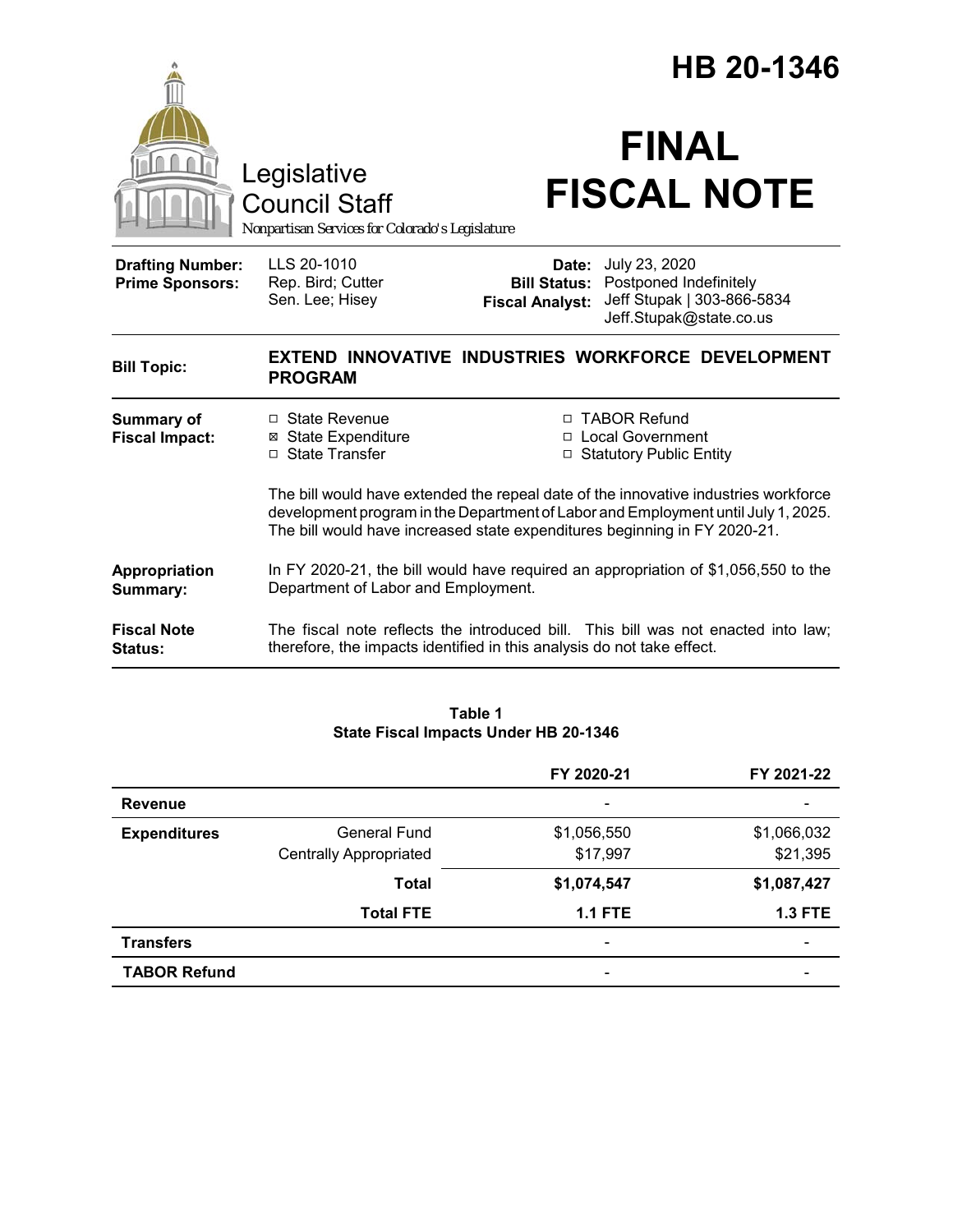July 23, 2020

# **Summary of Legislation**

The bill extends the repeal date of the Innovative Industries Workforce Development Program (program) until July 1, 2025. Additionally, the bill requires that the General Assembly appropriate \$900,000 from the General Fund to the Division of Employment and Training (division) in the Department of Labor and Employment for program reimbursements.

# **Background**

The program is cooperatively administered by the Colorado Workforce Development Council (CWDC) and the Division of Employment and Training. Employers with high-level internships and apprenticeships in an innovative industry may be reimbursed for up to \$5,000 in expenses per intern. An employer may be reimbursed for no more than 10 interns, and at least half of the reimbursement must be used to pay the interns.

Qualified employers and positions are reviewed and approved by the division. At least 80 percent of the participating employers must have fewer than 100 employees. The CWDC provides technical assistance, promotes the program, and prioritizes applications if there are more internships than available funding. The CWDC also submits an annual report to the finance and business committees of the General Assembly. The CWDC may contract with one or more intermediaries, for up to \$10,000 per intermediary, to assist with certain aspects of the program.

## **State Expenditures**

The bill increases state General Fund expenditures in the Department of Labor and Employment by \$1,074,547 and 1.1 FTE in FY 2020-21, and by \$1,087,427 and 1.3 FTE in FY 2021-22, as shown in Table 2 and discussed below.

|                                           | FY 2020-21     | FY 2021-22     |
|-------------------------------------------|----------------|----------------|
| <b>Department of Labor and Employment</b> |                |                |
| <b>Personal Services</b>                  | \$77,730       | \$93,277       |
| <b>Operating Expenses</b>                 | \$1,620        | \$1,755        |
| <b>Capital Outlay Costs</b>               | \$6,200        |                |
| <b>Employer Reimbursements</b>            | \$900,000      | \$900,000      |
| Intermediaries                            | \$70,000       | \$70,000       |
| Travel                                    | \$1,000        | \$1,000        |
| Centrally Appropriated Costs*             | \$17,997       | \$21,395       |
| <b>Total Cost</b>                         | \$1,074,547    | \$1,087,427    |
| <b>Total FTE</b>                          | <b>1.1 FTE</b> | <b>1.3 FTE</b> |

#### **Table 2 Expenditures Under HB 20-1346**

 *\* Centrally appropriated costs are not included in the bill's appropriation.*